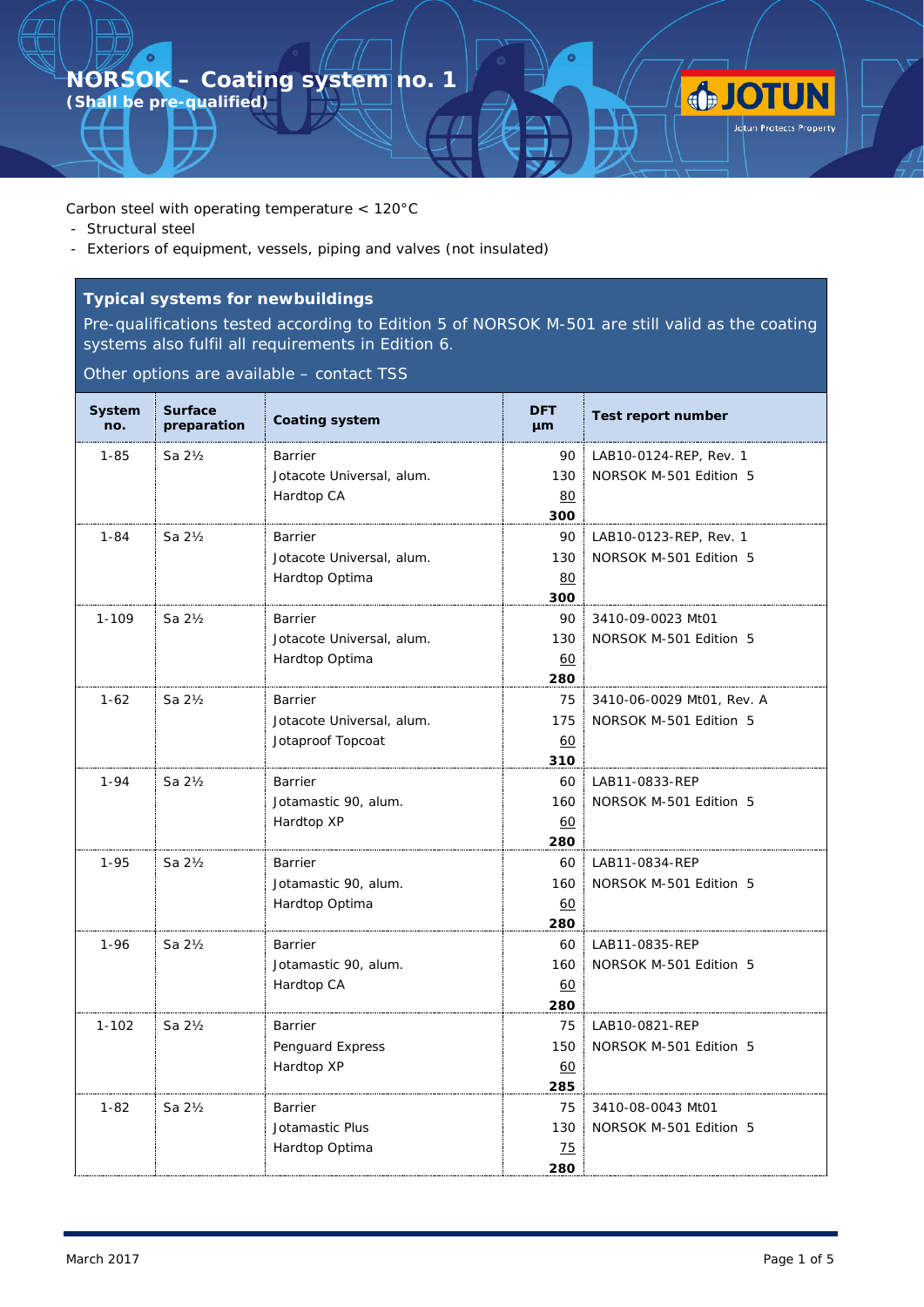

| $1 - 74$  | Sa $2\frac{1}{2}$ | Barrier                    | 75              | LAB08-0832-REP             |
|-----------|-------------------|----------------------------|-----------------|----------------------------|
|           |                   | Jotamastic 87 Aluminium WG | 160             | NORSOK M-501 Edition 5     |
|           |                   | Hardtop XP                 | <u>75</u>       |                            |
|           |                   |                            | 310             |                            |
| $1 - 143$ | Sa 21/2           | <b>Barrier</b>             | 60              | SL16617                    |
|           |                   | Jotamastic 90 WG           | 160             | NORSOK M-501 Edition 6     |
|           |                   | Hardtop One                | 60              |                            |
|           |                   |                            | 280             |                            |
| $1 - 133$ | Sa $2\frac{1}{2}$ | Barrier                    | 60              | 3400-15-022579 Mt05        |
|           |                   | Jotamastic 90 WG           | 160             | NORSOK M-501 Edition 6     |
|           |                   | Hardtop Pro                | <u>60</u>       |                            |
|           |                   |                            | 280             |                            |
| $1 - 134$ | Muki Z 2001       | Barrier                    | 60              | 3400-15-022579 Mt06        |
|           | Sweep blast       | Jotamastic 90 WG           | 160             | NORSOK M-501 Edition 6     |
|           |                   | Hardtop Pro                | 60              |                            |
|           |                   |                            | 280             |                            |
| $1 - 135$ | Muki Z 2001       | Barrier                    | 75              | 3400-15-022579 Mt08        |
|           | Sweep blast       | Jotamastic 90 WG           | 130             | NORSOK M-501 Edition 6     |
|           |                   | Hardtop Pro                | $\overline{25}$ |                            |
|           |                   |                            | 280             |                            |
| $1 - 87$  | Sa $2\frac{1}{2}$ | Barrier                    | 90              | LAB10-0131-REP             |
|           |                   | Penguard Plus              | 140             | NORSOK M-501 Edition 5     |
|           |                   | Hardtop CA                 | 60              |                            |
|           |                   |                            | 290             |                            |
| $1 - 86$  | Sa 21/2           | Barrier                    | 90              | LAB10-0132-REP             |
|           |                   | Penguard Plus              | 130             | NORSOK M-501 Edition 5     |
|           |                   | Hardtop Optima             | 60              |                            |
|           |                   |                            | 280             |                            |
| $1 - 136$ | Sa 21/2           | <b>Barrier</b>             | 60              | 3400-15-022579 Mt09, Rev.1 |
|           |                   | Penguard Universal         | 160             | NORSOK M-501 Edition 6     |
|           |                   | Hardtop AX                 | <u>60</u>       |                            |
|           |                   |                            | 280             |                            |
| 1-129     | Sa 21/2           | Barrier                    | 60              | 3400-15-019770 Mt02        |
|           |                   | Penguard Universal, alum.  | 160             | NORSOK M-501 Edition 6     |
|           |                   | Hardtop Pro                | 60              |                            |
| $1 - 98$  | Sa 21/2           | <b>Barrier Plus</b>        | 280             | 3410-10-0049 Mt06          |
|           |                   | Jotacote Universal, alum.  | 60<br>160       | NORSOK M-501 Edition 5     |
|           |                   | Hardtop XP                 | <u>60</u>       |                            |
|           |                   |                            | 280             |                            |
| $1 - 107$ | Sa 21/2           | <b>Barrier Plus</b>        | 60              | 3410-12-009182 Mt03        |
|           |                   | Jotamastic 90 WG, alum.    | 160             | NORSOK M-501 Edition 6     |
|           |                   | Hardtop CA                 | 60              |                            |
|           |                   |                            | 280             |                            |
| $1 - 105$ | Sa 21/2           | <b>Barrier Plus</b>        | 60              | 3410-12-009182 Mt01        |
|           |                   | Jotamastic 90 WG, alum.    | 160             | NORSOK M501 Edition 6      |
|           |                   | Hardtop Optima             | 60              |                            |
|           |                   |                            | 280             |                            |
|           |                   |                            |                 |                            |
|           |                   |                            |                 |                            |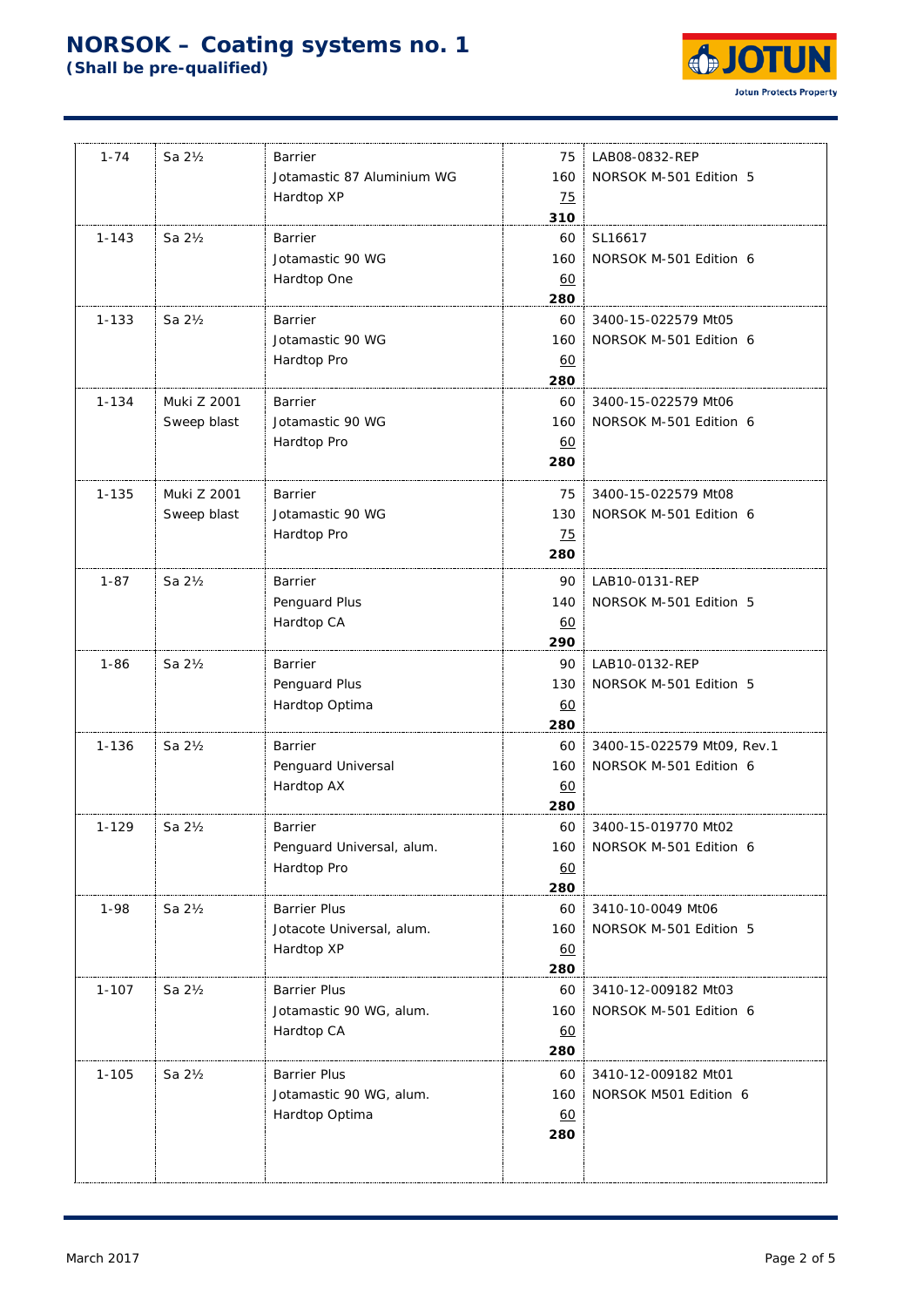

| $1 - 106$ | Sa $2\frac{1}{2}$ | <b>Barrier Plus</b>       | 60              | 3410-12-009182 Mt02                        |
|-----------|-------------------|---------------------------|-----------------|--------------------------------------------|
|           |                   | Jotamastic 90 WG, alum.   | 160             | NORSOK M501 Edition 6                      |
|           |                   | Hardtop XP                | 60              |                                            |
|           |                   |                           | 280             |                                            |
| $1 - 103$ | Sa $2\frac{1}{2}$ | <b>Barrier Plus</b>       | 60              | SL 12020                                   |
|           |                   | Penguard Pro              | 150             | NORSOK M-501 Edition 5                     |
|           |                   | Hardtop Optima            | $\overline{25}$ |                                            |
|           |                   |                           | 285             |                                            |
| $1 - 108$ | Sa $2\frac{1}{2}$ | <b>Barrier Plus</b>       | 60              | SL 13342                                   |
|           |                   | Penguard Pro              | 160             | NORSOK M-501 Edition 6                     |
|           |                   | Hardtop XP                | 60              |                                            |
|           |                   |                           | 280             |                                            |
| $1 - 118$ | Sa $2\frac{1}{2}$ | <b>Barrier Plus</b>       | 60              | 3410-015786 Mt02                           |
|           |                   | Penguard Pro              | 160             | NORSOK M-501 Edition 6                     |
|           |                   | Hardtop AX                | 60              |                                            |
|           |                   |                           | 280             |                                            |
| $1 - 117$ | Sa $2\frac{1}{2}$ | <b>Barrier Plus</b>       | 60              | 3410-015786 Mt01                           |
|           |                   | Penguard Universal        | 160             | NORSOK M-501 Edition 6                     |
|           |                   | Hardtop AX                | 60              |                                            |
|           |                   |                           | 280             |                                            |
| 1-144     | Sa 21/2           | <b>Barrier Plus</b>       | 60              | SL 16618                                   |
|           |                   | Penguard Universal        | 160             | NORSOK M-501 Edition 6                     |
|           |                   | Hardtop One               | 60              |                                            |
|           |                   |                           | 280             |                                            |
| $1 - 120$ | Sa 21/2           | <b>Barrier Plus</b>       | 60              | 3410-015786 Mt03                           |
|           |                   | Penguard Universal        | 160             | NORSOK M-501 Edition 6                     |
|           |                   | Hardtop Optima            | 60              |                                            |
|           |                   |                           | 280             |                                            |
| $1 - 128$ | Sa $2\frac{1}{2}$ | <b>Barrier Plus</b>       | 60              | 3400-15-019770 Mt01                        |
|           |                   | Penguard Universal        | 160             | NORSOK M-501 Edition 6                     |
|           |                   | Hardtop Pro               | 60              |                                            |
|           |                   |                           | 280             |                                            |
| $1 - 123$ | Sa $2\frac{1}{2}$ | <b>Barrier Plus</b>       | 60<br>160       | 3410-015786 Mt06<br>NORSOK M-501 Edition 6 |
|           |                   | Penguard Universal        |                 |                                            |
|           |                   | Jotaproof Topcoat         | 60<br>280       |                                            |
| $1 - 76$  | Sa 21/2           | Resist 78                 | 60              | 3410-07-0055 Mt03                          |
|           |                   | Jotacote Universal, alum. | 160             | NORSOK M-501 Edition 5                     |
|           |                   | Hardtop XP                | 60              |                                            |
|           |                   |                           | 280             |                                            |
| $1 - 64$  | Sa 21/2           | Resist 78                 | 60              | 3410-07-0001 Mt02                          |
|           |                   | Jotamastic 87 Aluminium   | 170             | NORSOK M-501 Edition 5                     |
|           |                   | Hardtop XP                | 50              |                                            |
|           |                   |                           | 280             |                                            |
| $1 - 97$  | Sa $2\frac{1}{2}$ | Resist 78                 | 60              | LAB11-0836-REP                             |
|           |                   | Jotamastic 90, alum.      | 160             | NORSOK M-501 Edition 5                     |
|           |                   | Hardtop Optima            | 60              |                                            |
|           |                   |                           | 280             |                                            |
|           |                   |                           |                 |                                            |
|           |                   |                           |                 |                                            |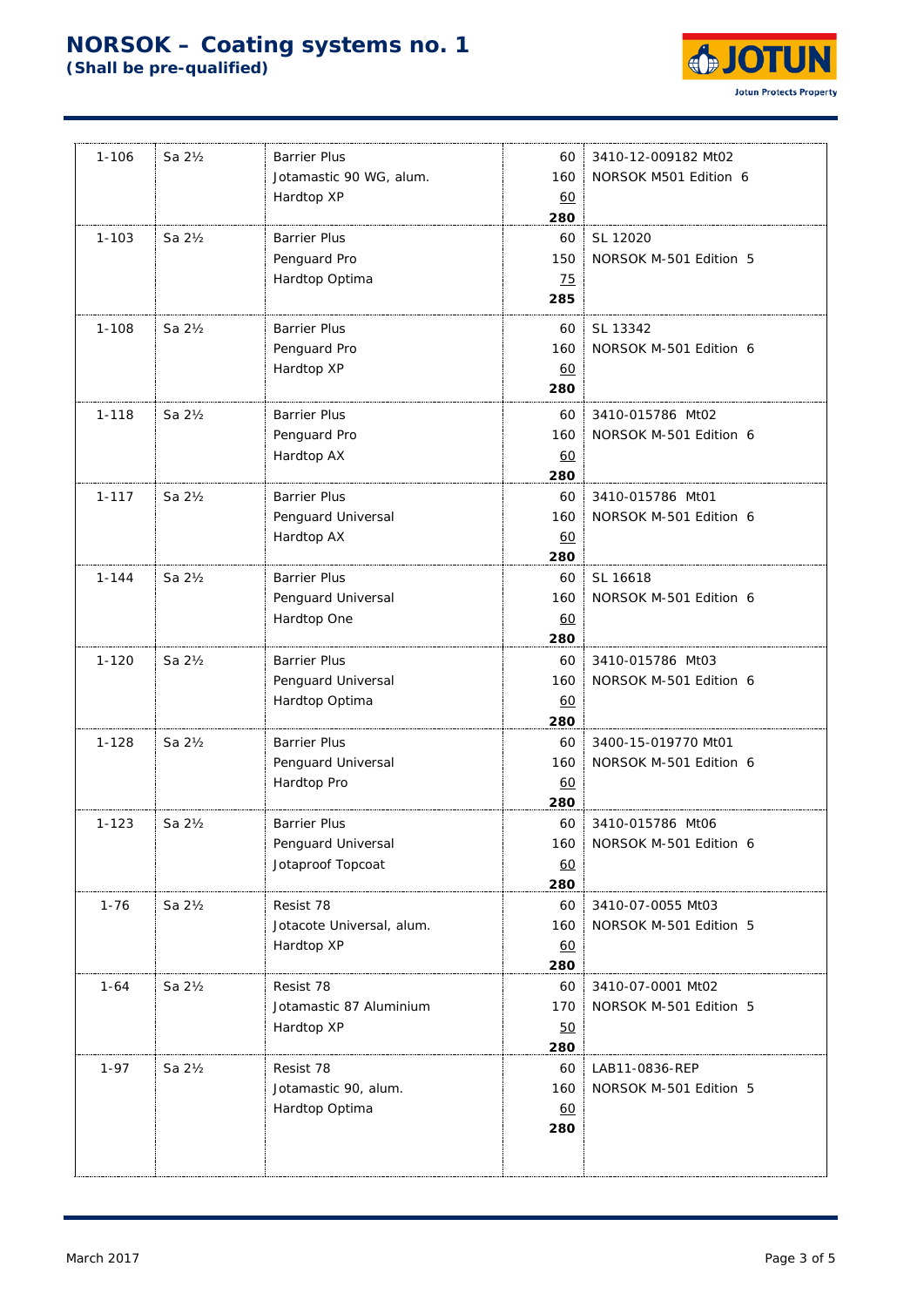

| $1 - 78$  | Sa 2½               | Resist 78                 | 75              | 3410-08-0029 Mt05      |
|-----------|---------------------|---------------------------|-----------------|------------------------|
|           |                     | Penguard Plus             | 130             | NORSOK M-501 Edition 5 |
|           |                     | Jotaproof Topcoat         | <u>75</u>       |                        |
|           |                     |                           | 280             |                        |
| $1 - 80$  | Sa 21/2             | Resist 86                 | 75              | LAB09-0716-REP         |
|           |                     | Jotacote Universal, alum. | 130:            | NORSOK M-501 Edition 5 |
|           |                     | Hardtop Optima            | $\overline{25}$ |                        |
|           |                     |                           | 280             |                        |
| $1 - 79$  | Sa 21/2             | Resist 86                 | 75              | LAB09-0715-REP         |
|           |                     | Jotamastic Plus           | 130             | NORSOK M-501 Edition 5 |
|           |                     | Hardtop Optima            | 25              |                        |
|           |                     |                           | 280             |                        |
| $1 - 68$  | Sa 21/ <sub>2</sub> | Resist 86                 | 80              | 3410-07-0047 Mt03      |
|           |                     | Jotamastic Plus           | 150             | NORSOK M-501 Edition 5 |
|           |                     | Jotaproof Topcoat         | 25              |                        |
|           |                     |                           | 305             |                        |
| $1 - 81$  | Sa 21/2             | Resist 86                 | 60              | 3410-08-0050 Mt05      |
|           |                     | Penguard Tie Coat 100     | 30              | NORSOK M-501 Edition 5 |
|           |                     | Penguard Plus             | 130             |                        |
|           |                     | Hardtop CA                | 25              |                        |
|           |                     |                           | 295             |                        |
| $1 - 40$  | Sa 21/2             | Resist 86                 | 75              | 410-02-0033 M03,       |
|           |                     | Penguard Tie Coat 100     | 35              | NORSOK M-501 Edition 4 |
|           |                     | Jotamastic Plus           | 200             |                        |
|           |                     | Jotaproof Topcoat         | $\overline{25}$ |                        |
|           |                     |                           | 385             |                        |
| $1 - 130$ | Sa 21/ <sub>2</sub> | Resist 86                 | 60              | 3400-15-019770 Mt03    |
|           |                     | Penguard Tie Coat 100     | 30              | NORSOK M-501 Edition 6 |
|           |                     | Jotamastic Plus           | 130             |                        |
|           |                     | Hardtop Pro               | $\overline{25}$ |                        |
|           |                     |                           | 295             |                        |
| $1 - 131$ | Sa 21/2             | Resist 86                 | 75              | 3400-15-019770 Mt04    |
|           |                     | Penguard Tie Coat 100     | 35              | NORSOK M-501 Edition 6 |
|           |                     | Jotamastic 90 WG          | 150             |                        |
|           |                     | Hardtop Optima            | 80              |                        |
|           |                     |                           | 340             |                        |
| $1 - 90$  | Sa 2½               | Baltoflake                | 700             | 3410-10-0014 Mt03      |
|           |                     | Baltoflake                | 700             | NORSOK M-501 Edition 5 |
|           |                     |                           | 1400            |                        |
| $1 - 112$ | Sa 2½               | Muki EPS                  | 25              | SL 13349               |
|           |                     | Baltoflake                | 600             | NORSOK M-501 Edition 6 |
|           |                     | Baltoflake                | 600             |                        |
|           |                     |                           | 1225            |                        |
|           |                     |                           |                 |                        |
| 1-124     | Sa 2½               | Baltoflake                | 700             | 3400-14-015786 Mt 11   |
|           |                     | <b>Baltoflake FC</b>      | 700             | NORSOK M-501 Edition 6 |
|           |                     |                           | 1400            |                        |
| $1 - 91$  | Sa 21/ <sub>2</sub> | <b>Baltoflake Ecolife</b> | 700             | 3410-10-0014 Mt04      |
|           |                     | <b>Baltoflake Ecolife</b> | 700             | NORSOK M-501 Edition 5 |
|           |                     |                           | 1400            |                        |
|           |                     |                           |                 |                        |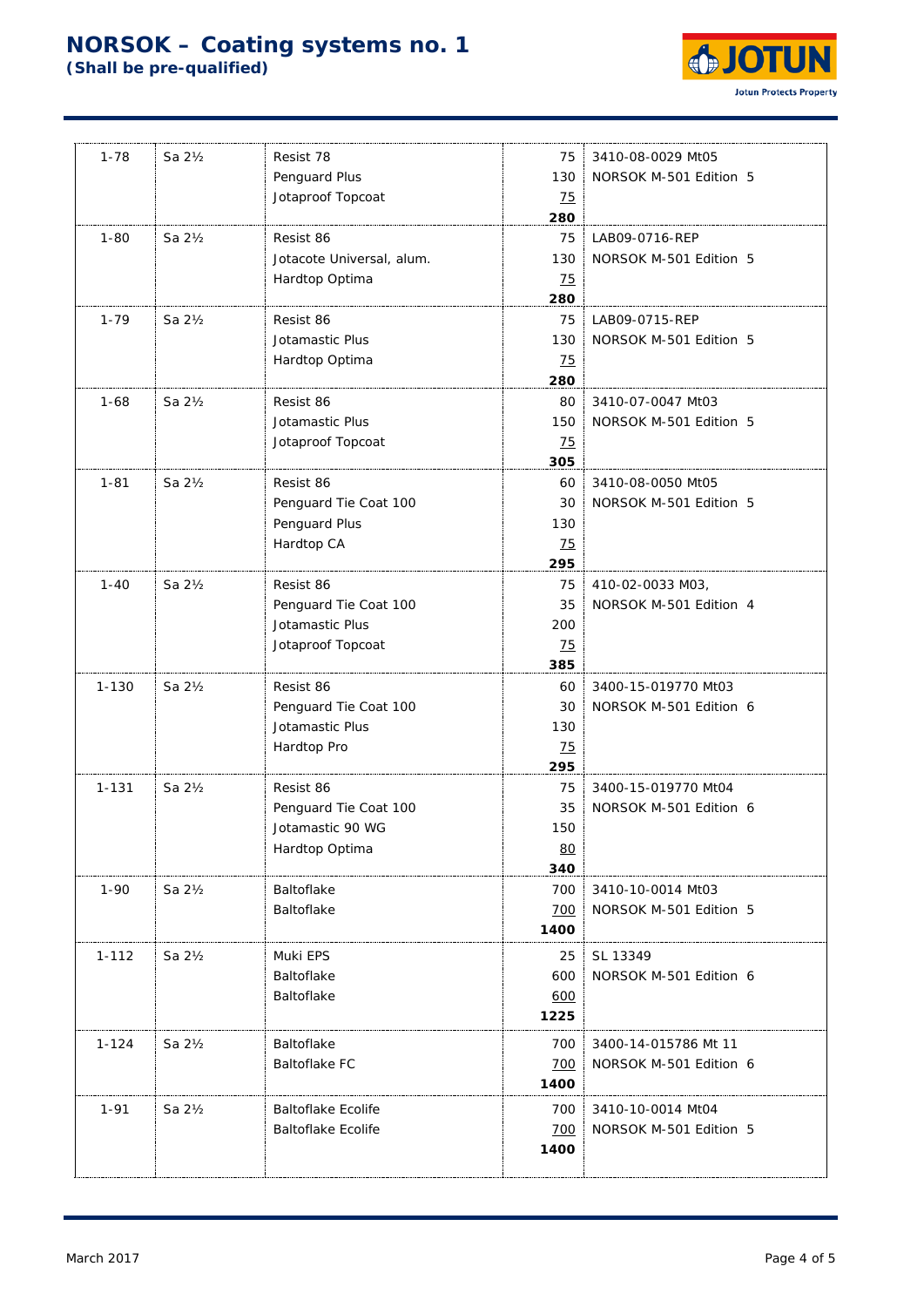

| $1 - 111$ | Sa $2\frac{1}{2}$ | Baltoflake Ecolife<br>Baltoflake Ecolife                    | 600<br>600<br>1200       | <b>SL 12374</b><br>NORSOK M-501 Edition 6          |
|-----------|-------------------|-------------------------------------------------------------|--------------------------|----------------------------------------------------|
| $1 - 113$ | Sa $2\frac{1}{2}$ | Muki EPS<br>Baltoflake Ecolife<br><b>Baltoflake Ecolife</b> | 25<br>600<br>600<br>1225 | SL 13350<br>NORSOK M-501 Edition 6                 |
| $1 - 137$ | $Sa2$ %           | Marathon 1000 GF<br>Marathon 1000 GF<br>Hardtop Pro         | 500<br>75<br>1075        | 500 3400-15-022579 Mt 10<br>NORSOK M-501 Edition 6 |

### **Typical systems for maintenance**

Pre-qualifications tested according to Edition 5 of NORSOK M-501 are still valid as the coating systems also fulfil all requirements in Edition 6.

| System<br>no. | <b>Surface</b><br>preparation | <b>Coating system</b>            | <b>DFT</b><br>µm | Test report number     |
|---------------|-------------------------------|----------------------------------|------------------|------------------------|
| $1 - 58$      | UHPW J                        | Barrier                          | 75               | SFT80MK F06047         |
|               |                               | Jotamastic Plus                  | 150              | NORSOK M-501 Edition 5 |
|               |                               | Jotaproof Topcoat / Hardtop PS5* | $-75$            |                        |
|               |                               |                                  | 300              |                        |
| $1 - 142$     | $Sa2\frac{1}{2}$              | <b>Barrier Plus</b>              | 60               | SL 16615               |
|               |                               | Jotamastic Smart Pack            | 160              | NORSOK M-501 Edition 5 |
|               |                               | Hardtop One                      | 60               |                        |
|               |                               |                                  | 280              |                        |
| $1 - 151$     | $Sa2\frac{1}{2}$              | Jotamastic Smart Pack            | 100              | LAB15-0015-REP Rev.1   |
|               |                               | Jotamastic Smart Pack            | 100              | ISO 20340              |
|               |                               | Hardtop XP                       | <u>50</u>        |                        |
|               |                               |                                  | 250              |                        |
| $1 - 125$     | St <sub>3</sub>               | Jotamastic 80, alum.             | 100              | 3410-13-012057         |
|               |                               | Jotamasdtic 80, alum.            | 150              | ISO 20340              |
|               |                               | Hardtop XP                       | 50               |                        |
|               |                               |                                  | 300              |                        |

\* NORSOK M-501 Edition 6, allows switching of topcoats in a pre-qualified NORSOK system. According to this reference other topcoats may also be approved for each NORSOK pre-qualified system.

Please contact Technical Sales Support department [\(+47 33457000 or tss@jotun.com\)](mailto:+47%2033457000%20or%20tss@jotun.com) for further information.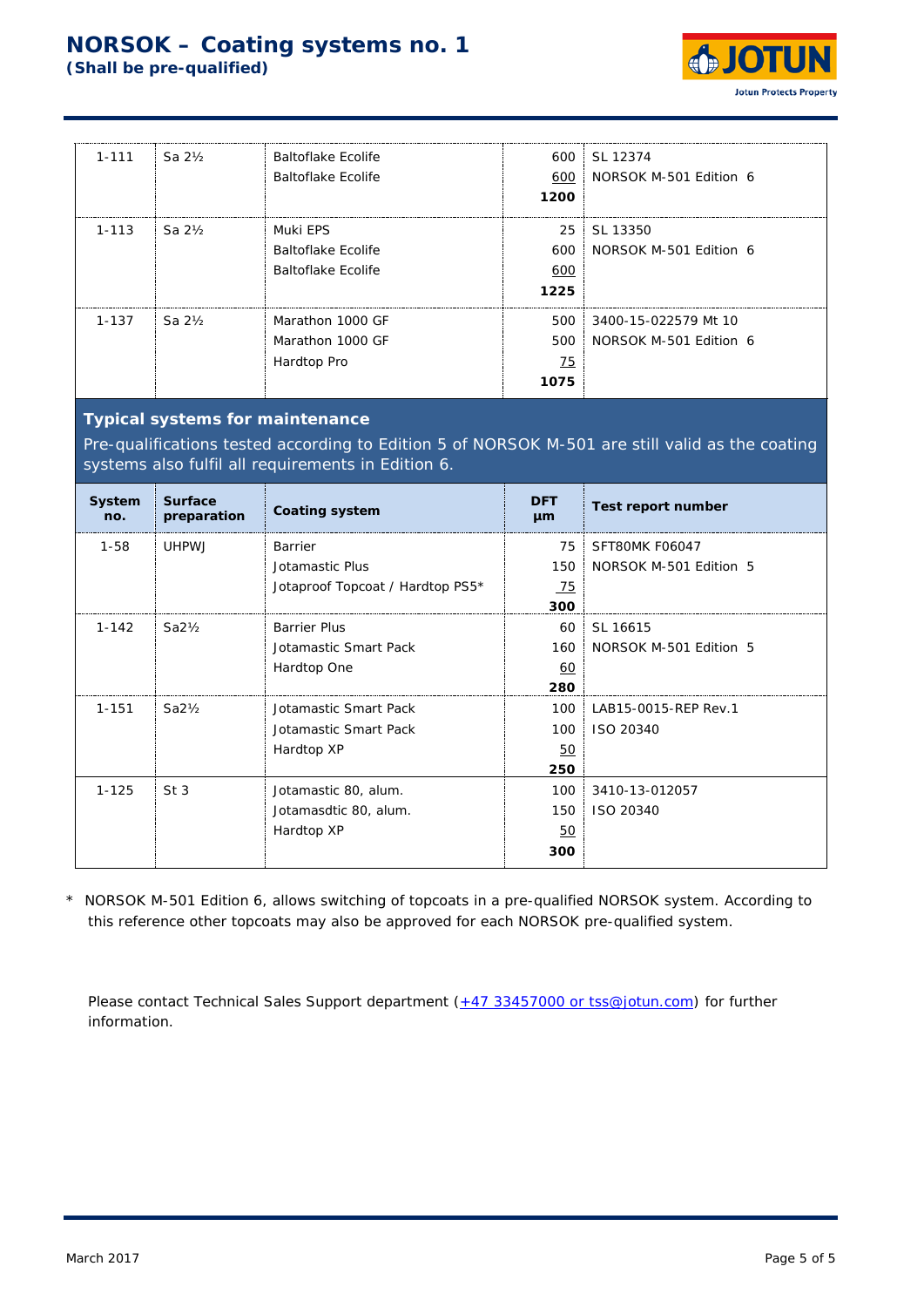Carbon steel with operating temperature > 120°C

- All insulated surfaces of tanks, vessels, piping
- Flare booms and crane booms

Underside of bottom deck included piping, jacket above splash zone and lifeboat stations are optional areas (to be decided in each project).

| 2A For thermally sprayed aluminium, use the following sealers: |                               |                                                                 |                        |  |  |
|----------------------------------------------------------------|-------------------------------|-----------------------------------------------------------------|------------------------|--|--|
| <b>System</b><br>no.                                           | <b>Surface</b><br>preparation | <b>Coating system</b>                                           | <b>DFT</b><br>µm       |  |  |
| $2A-1$                                                         | <b>TSA</b>                    | Penguard Tie Coat 100                                           | $\frac{15}{15}$        |  |  |
| $2A-2$                                                         | <b>TSA</b>                    | Solvalitt, aluminium                                            | $\frac{15}{15}$        |  |  |
| system:                                                        |                               | 2B For thermally sprayed zinc or zinc alloys, use the following |                        |  |  |
| <b>System</b><br>no.                                           | <b>Surface</b><br>preparation | <b>Coating system</b>                                           | <b>DFT</b><br>µm       |  |  |
| $2B-1$                                                         | Un-insulated $<$ 120°C        | Penguard Tie Coat 100<br>Penguard Pro<br>Hardtop Optima         | 15<br>125<br>75<br>215 |  |  |

See general notes in the NORSOK standard.

**JOTUN**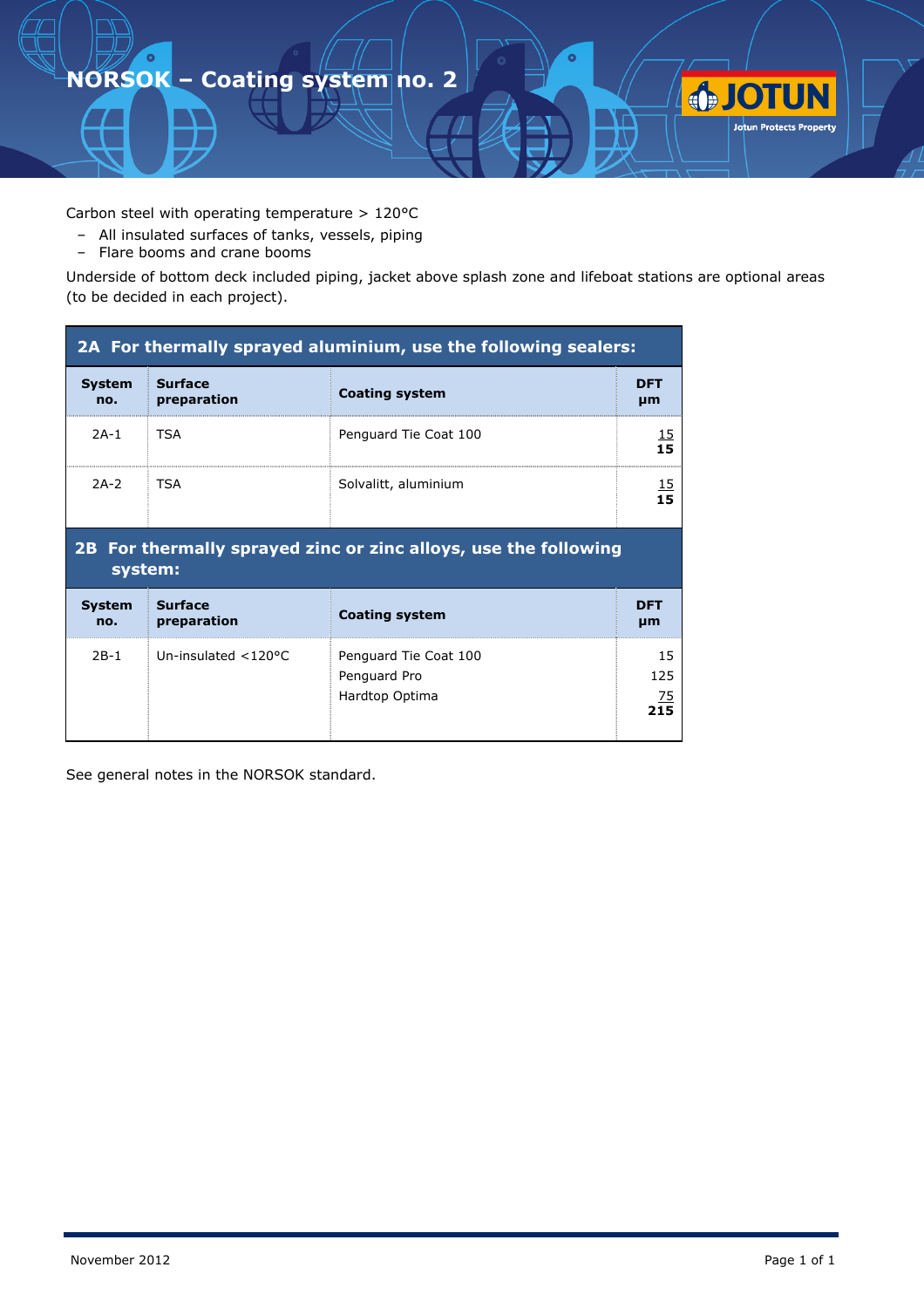

| $\overline{a}$ 3A Potable water tanks $\overline{a}$ ) |                               |                              |                   |                    |
|--------------------------------------------------------|-------------------------------|------------------------------|-------------------|--------------------|
| <b>System</b><br>no.                                   | <b>Surface</b><br>preparation | <b>Coating system</b>        | <b>DFT</b><br>µm  | Test report number |
| 3A                                                     | Sa $2\frac{1}{2}$             | Tankguard DW<br>Tankguard DW | 300<br>300<br>600 |                    |

#### **3B Ballast water tanks/internal seawater filled compartments (shall be pre-qualified)**

Pre-qualifications tested according to Edition 5 of NORSOK M-501 are still valid as the coating systems also fulfil all requirements in Edition 6.

| <b>System</b><br>no. | <b>Surface</b><br>preparation      | <b>Coating system</b>                           | <b>DFT</b><br>µm  | Test report number                     |
|----------------------|------------------------------------|-------------------------------------------------|-------------------|----------------------------------------|
| $3B-13$              | Shopprimed steel                   | Jotamastic 87 Aluminium<br>Jotamastic 87        | 160<br>160<br>320 | BGN-R2707467<br>NORSOK M-501 Edition 5 |
| $3B-11$              | Shopprimed steel<br>Sweep blasting | Jotacote Universal, alum.<br>Jotacote Universal | 150<br>150<br>300 | BGN-R2706231<br>NORSOK M-501 Edition 5 |
| 3B-12                | Shopprimed steel<br>Sweep blasting | Jotacote Universal, alum.<br>Jotacote Universal | 160<br>160<br>320 | BGN-R2707247<br>NORSOK M-501 Edition 5 |

**3C Tanks for stabilised crude, diesel and condensate 1)**

| <b>System</b><br>no. | <b>Surface</b><br>preparation | <b>Coating system</b>    | <b>DFT</b><br>µm | Test report number |
|----------------------|-------------------------------|--------------------------|------------------|--------------------|
| 3C                   | Sa 2½                         | <b>Tankguard Storage</b> | 125              |                    |
|                      |                               | Tankguard Storage        | <u> 125</u>      |                    |
|                      |                               |                          | 250              |                    |

#### **3D Process vessels < 0.3 MPa, < 75<sup>o</sup> C 1)**

| <b>System</b><br>no. | <b>Surface</b><br>preparation | <b>Coating system</b>                  | <b>DFT</b><br>µm   | <b>Test report number</b> |
|----------------------|-------------------------------|----------------------------------------|--------------------|---------------------------|
| 3D                   | Sa $2\frac{1}{2}$             | Chemflake Special<br>Chemflake Special | 750<br>750<br>1500 |                           |

**OTUN**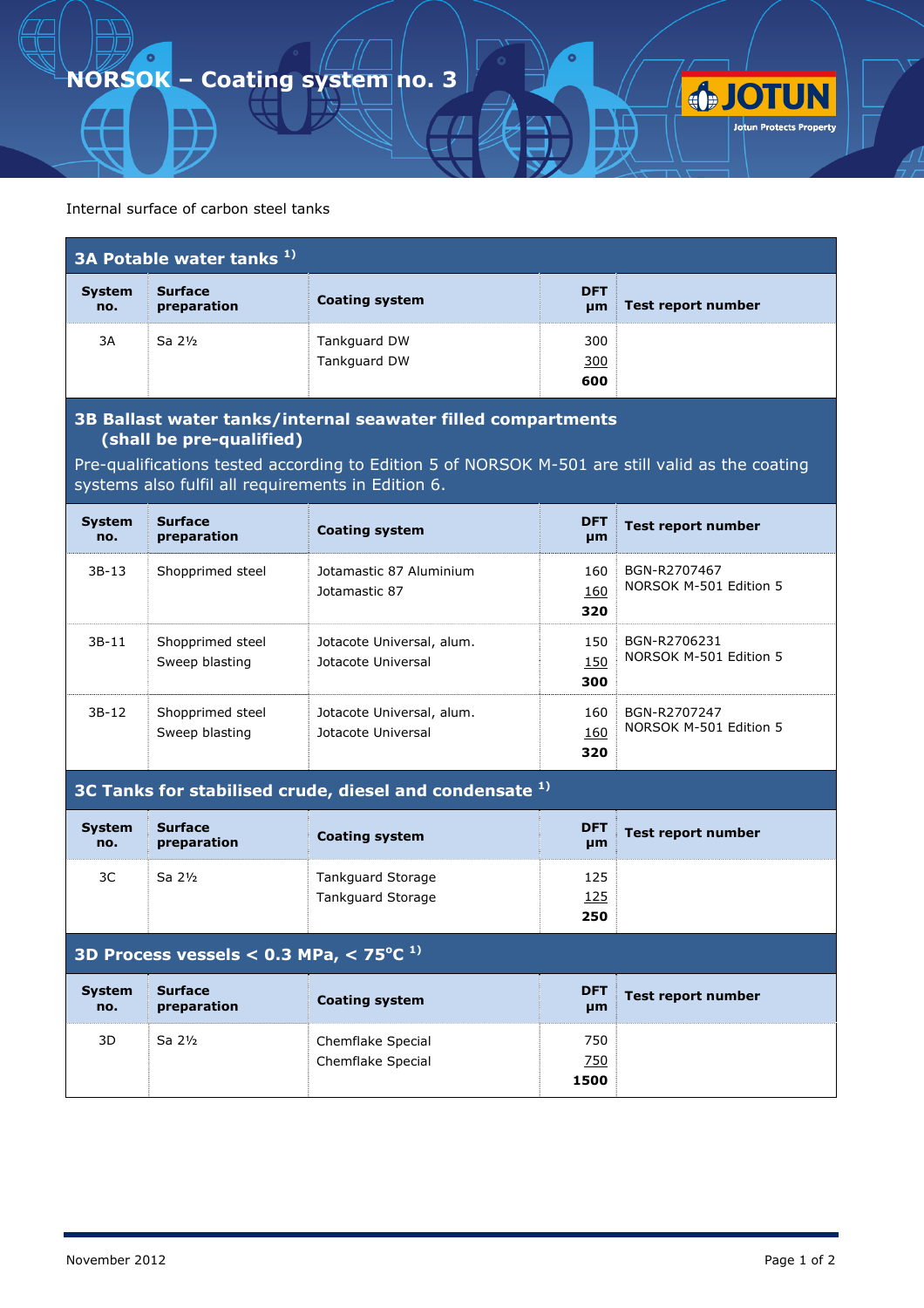

| 3E Process vessels < 7 MPa, $\leq 80^{\circ}$ C <sup>1)</sup> |                                                       |                                      |                         |                           |  |  |
|---------------------------------------------------------------|-------------------------------------------------------|--------------------------------------|-------------------------|---------------------------|--|--|
| <b>System</b><br>no.                                          | <b>Surface</b><br>preparation                         | <b>Coating system</b>                | <b>DFT</b><br>µm        | <b>Test report number</b> |  |  |
| 3E                                                            | Sa $2\frac{1}{2}$                                     | Tankguard HB<br>Marathon<br>Marathon | 75<br>250<br>250<br>575 |                           |  |  |
|                                                               | 3F Process vessels $<$ 3 MPa, $<$ 130°C <sup>1)</sup> |                                      |                         |                           |  |  |
| <b>System</b><br>no.                                          | <b>Surface</b><br>preparation                         | <b>Coating system</b>                | <b>DFT</b><br>µm        | <b>Test report number</b> |  |  |
| 3F                                                            | Sa $2\frac{1}{2}$                                     | Tankguard SF                         | 300<br>300              |                           |  |  |
| 3G Vessels for storage of methanol, mono ethyl glycol etc.    |                                                       |                                      |                         |                           |  |  |
| <b>System</b><br>no.                                          | <b>Surface</b><br>preparation                         | <b>Coating system</b>                | <b>DFT</b><br>µm        | <b>Test report number</b> |  |  |
| 3G                                                            | Sa $2\frac{1}{2}$                                     | <b>Tankguard Zinc</b>                | 90<br>90                |                           |  |  |

<sup>1)</sup> Lining materials for tanks are subject to discussions. Other systems may be required depending on medium in the tank and exposure conditions.

Please contact Technical Sales Support department (+47 33457000 or tss@jotun.com) for further information.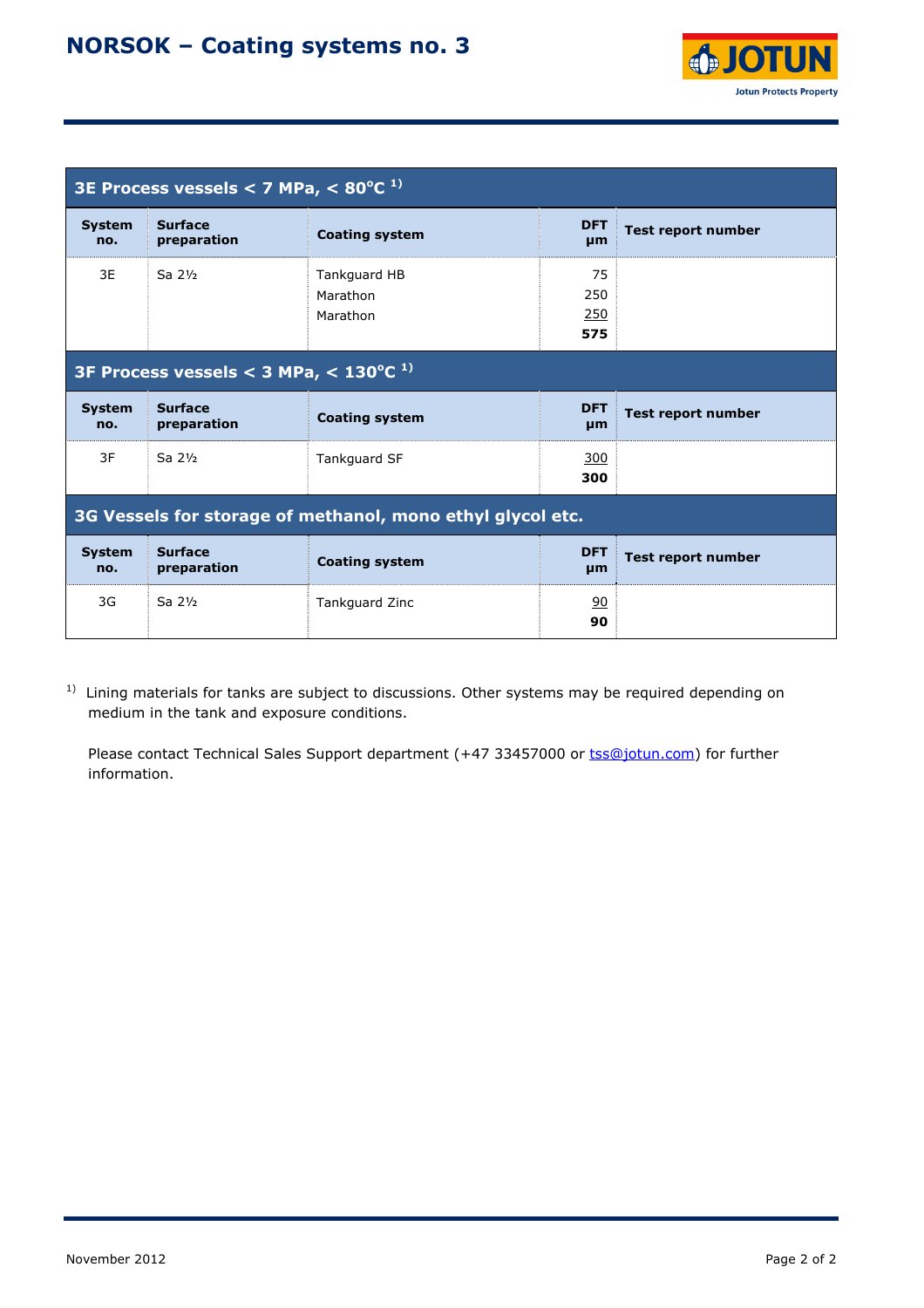Walkways, escape routes and lay down areas

#### **Typical systems**

 $\bullet$ 

Pre-qualifications tested according to Edition 5 of NORSOK M-501 are still valid as the coating systems also fulfil all requirements in Edition 6.

o

**OTUN** 

Other options are available- contact TSS

| System<br>no. | <b>Surface</b><br>preparation | <b>Coating system</b>              | <b>DFT</b><br>µm | Test report number  |
|---------------|-------------------------------|------------------------------------|------------------|---------------------|
| $4 - 1$       | Sa $2\frac{1}{2}$             | <b>Baltoflake</b>                  | 750              | 410-02-0013 M13     |
|               |                               | <b>Baltoflake</b>                  | 750              |                     |
|               |                               | Baltoflake - Carborex - Baltoflake | 600              |                     |
|               |                               |                                    | 2100             |                     |
| $4 - 2$       | Sa $2\frac{1}{2}$             | Jotamastic 80, alum.               | 150              | 3410-10-0014 Mt06   |
|               |                               | Jotamastic 80, alum.               | 150              |                     |
|               |                               | Jota Armour                        | 1000             |                     |
|               |                               |                                    | 1300             |                     |
| $4 - 3$       | Sa $2\frac{1}{2}$             | Jotamastic 80 WG, alum.            | 150              | 3410-12-006106 Mt01 |
|               |                               | Jotamastic 80 WG, alum.            | 150              |                     |
|               |                               | Jota Armour WG                     | 1000             |                     |
|               |                               |                                    | 1300             |                     |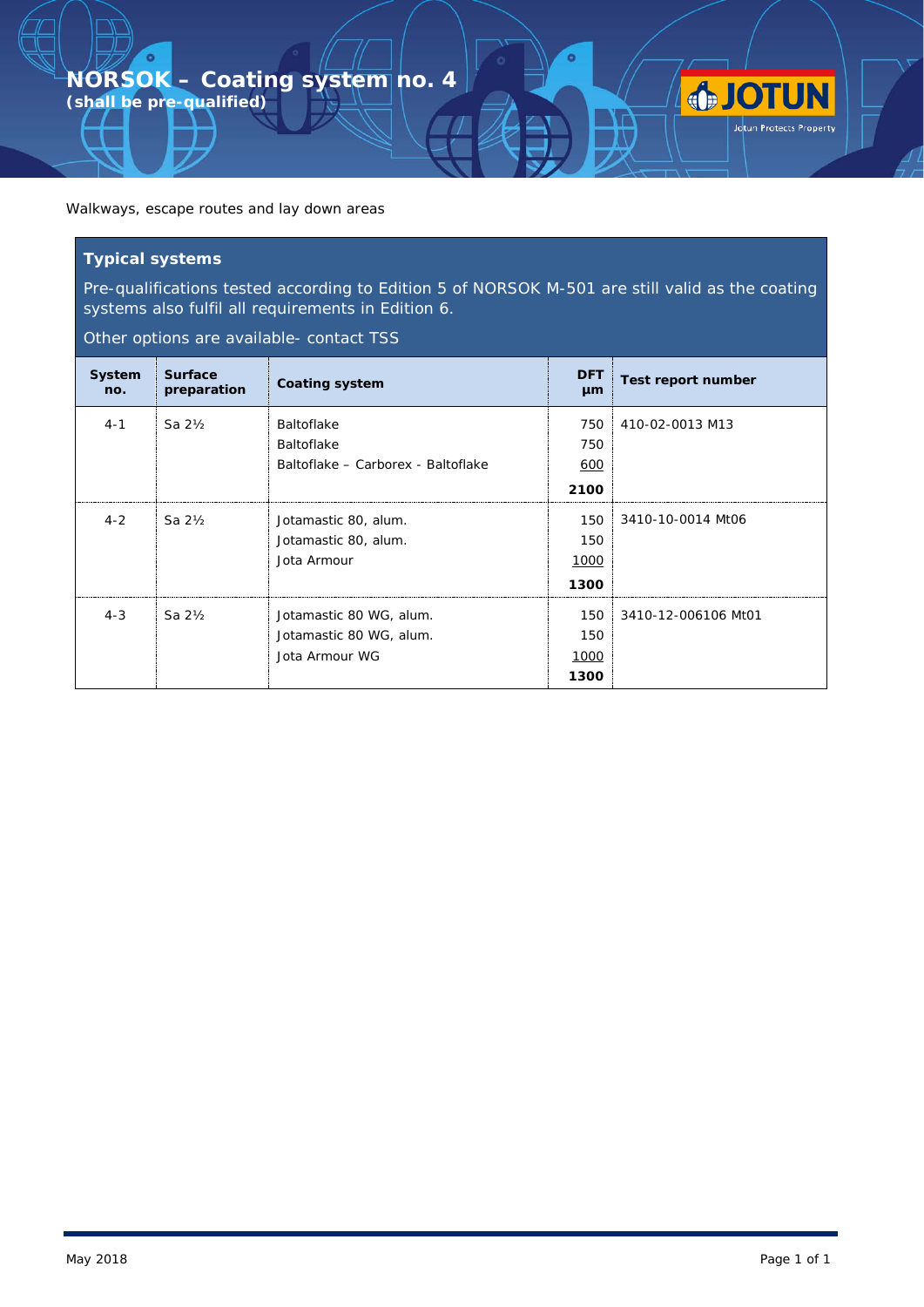**(passive fire protection material shall be pre-qualified)**

#### Under fire protection

| 5A Under epoxy based fire protection |                               |                                                                                                                 |                                       |                           |  |
|--------------------------------------|-------------------------------|-----------------------------------------------------------------------------------------------------------------|---------------------------------------|---------------------------|--|
| System<br>no.                        | <b>Surface</b><br>preparation | <b>Coating system</b>                                                                                           | <b>DFT</b><br>µm                      | Test report number        |  |
| $5A-1$                               | Sa $2\frac{1}{2}$             | <b>Barrier Plus</b><br>Penguard Tie Coat 100<br>Jotachar JF750<br>Epoxy tie-coat<br>Hardtop Optima/Pro/CA/XP/AX | 60<br>25<br>$\star$<br>$* *$<br>$***$ | 3410-12-0061106 Mt02, PFP |  |
| $5A-2$                               | Sa $2\frac{1}{2}$             | Barrier<br>Penguard Tie Coat 100<br>Jotachar JF750<br>Epoxy tie-coat<br>Hardtop Optima/Pro/CA/XP/AX             | 60<br>25<br>$\star$<br>$**$<br>***    |                           |  |
| $5A-3$                               | <b>TSZ</b>                    | Penguard Tie Coat 100<br>Jotachar JF750<br>Epoxy tie-coat<br>Hardtop Optima/Pro/CA/XP/AX                        | 15<br>$\star$<br>$**$<br>***          |                           |  |

#### **Notes:**

\* Jotachar JF750 film thickness will vary depending on steel size and fire duration requirements. Please consult your Jotun PFP representative.

#### The following guidelines are in accordance to NORSOK M501 rev.6

Primers pre-qualified in NORSOK system no.1 may be used as a primer for the passive fire protection system. (Approved primers to be used are on the Jotachar approved primer list available on JOIN.)

\*\* NORSOK M-501 requires the use of an epoxy tie-coat on top of the epoxy based fire protection prior to application of topcoat.

\*\*\* Topcoats pre-qualified in NORSOK system no.1 may be used on passive fire protection.

#### **5B Under cement based fire protection**

Please contact Technical Sales Support department (+47 33457000 or [tss@jotun.com\)](mailto:tss@jotun.com) for further information.

**JOTUN**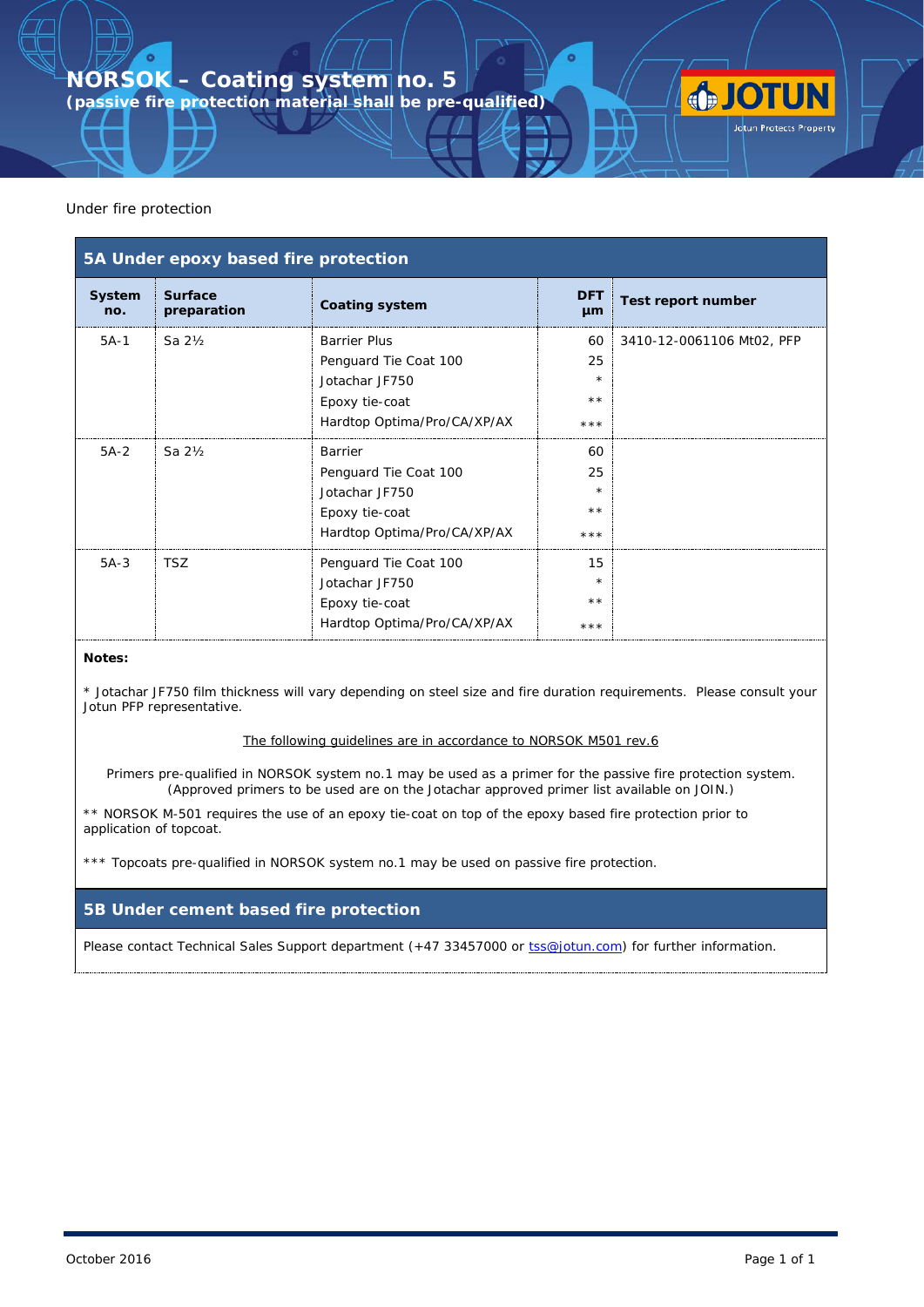|                      | 6A Uninsulated stainless steel when painting is required<br>Aluminium when painting is required |                                                             |                        |
|----------------------|-------------------------------------------------------------------------------------------------|-------------------------------------------------------------|------------------------|
| <b>System</b><br>no. | <b>Surface preparation</b>                                                                      | <b>Coating system</b>                                       | <b>DFT</b><br>µm       |
| $6A-1$               | Sweep blasting with non-metallic abrasive                                                       | Penguard Primer<br>Penguard Universal<br>Jotaproof Topcoat* | 50<br>100<br>75<br>225 |
| $6A-2$               | Sweep blasting with non-metallic abrasive                                                       | Penguard Primer<br>Penguard Universal<br>Hardtop AX*        | 50<br>100<br>50<br>200 |

\*) If polysiloxane is required, use Hardtop Optima

#### **6B Galvanised steel or insulated stainless steel piping and vessels at temperatures < 120<sup>o</sup> C**

| <b>System</b><br>no. | <b>Surface preparation</b>                | <b>Coating system</b>                                | <b>DFT</b><br>µm       |
|----------------------|-------------------------------------------|------------------------------------------------------|------------------------|
| 6B-1                 | Sweep blasting with non-metallic abrasive | Penguard Primer<br>Penguard Universal<br>Hardtop AX* | 50<br>100<br>50<br>200 |

\*) If polysiloxane is required, use Hardtop Optima

| 6C Stainless steel $<$ 150°C |                                           |                       |                   |  |  |
|------------------------------|-------------------------------------------|-----------------------|-------------------|--|--|
| <b>System</b><br>no.         | <b>Surface preparation</b>                | <b>Coating system</b> | <b>DFT</b><br>µm  |  |  |
| $6C-1$                       | Sweep blasting with non-metallic abrasive | Epoxy HR<br>Epoxy HR  | 125<br>125<br>250 |  |  |

**OTUN**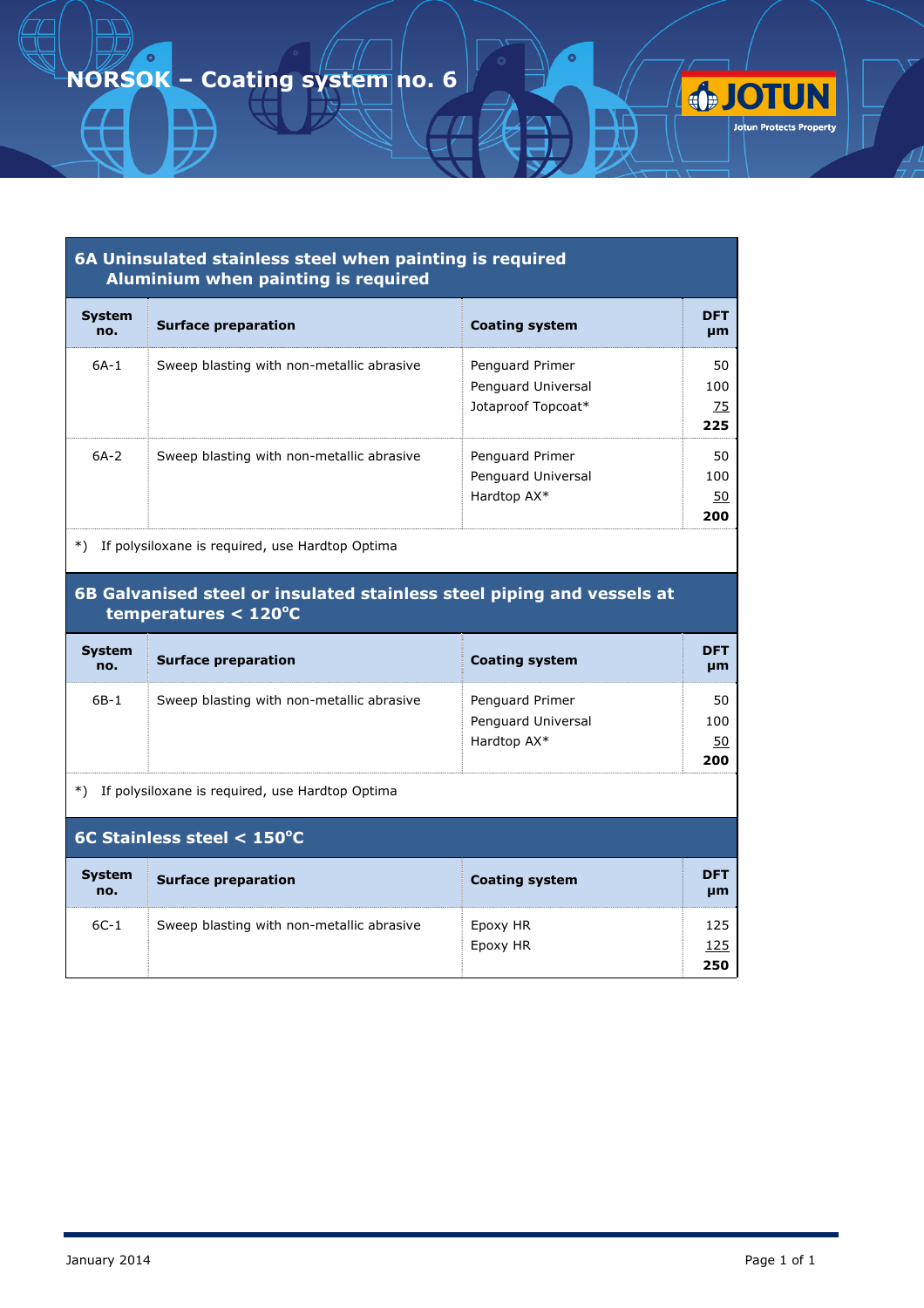Carbon steel and stainless steel

- Splash zone
- Submerged ≤ 50ºC

 $\bullet$ 

- Submerged > 50ºC

#### **7A Carbon steel, splash zone**

Pre-qualifications tested according to Edition 5 of NORSOK M-501 are still valid as the coating systems also fulfil all requirements in Edition 6.

Other options are available- Please contact TSS

| System<br>no. | <b>Surface</b><br>preparation | <b>Coating system</b>     | <b>DFT</b><br>µm | <b>Test report number</b>                       |
|---------------|-------------------------------|---------------------------|------------------|-------------------------------------------------|
| 7A-25         | Sa $2\frac{1}{2}$             | <b>Baltoflake</b>         | 700              | 3410-10-0014 Mt03                               |
|               |                               | Baltoflake                | 700              | NORSOK M-501 Edition 5                          |
|               |                               |                           | 1400             |                                                 |
| 7A-40         | Sa $2\frac{1}{2}$             | Muki EPS                  | 25               | SL13349                                         |
|               |                               | <b>Baltoflake</b>         | 600              | NORSOK M-501 Edition 6                          |
|               |                               | <b>Baltoflake</b>         | 600              |                                                 |
|               |                               |                           | 1230             |                                                 |
| 7A-49         | Sa $2\frac{1}{2}$             | Muki EPS                  | 25               | LAB 15-0455-REP Rev.1<br>NORSOK M-501 Edition 6 |
|               |                               | <b>Baltoflake</b>         | 600              |                                                 |
|               |                               | <b>Baltoflake FC</b>      | 600              |                                                 |
|               |                               | <b>Baltoflake Ecolife</b> | 1230             |                                                 |
| 7A-36         | Sa $2\frac{1}{2}$             | <b>Baltoflake Ecolife</b> | 600<br>600       | SL 12374 / SL 12375<br>NORSOK M-501 Edition 6   |
|               |                               |                           | 1200             |                                                 |
| 7A-26         | Sa 21/2                       | <b>Baltoflake Ecolife</b> | 700              | 3410-10-0014 Mt04                               |
|               |                               | <b>Baltoflake Ecolife</b> | 700              | NORSOK M-501 Edition 5                          |
|               |                               |                           | 1400             |                                                 |
| $7A-43$       | Sa $2\frac{1}{2}$             | Baltoflake Ecolife        | 750              | LAB15-0454-REP Rev.1                            |
|               |                               | <b>Baltoflake Ecolife</b> | 750              | NORSOK M-501 Edition 6                          |
|               |                               |                           | 1500             |                                                 |
| $7A-41$       | Sa $2\frac{1}{2}$             | Muki EPS                  | 30               | SL 13350                                        |
|               |                               | <b>Baltoflake Ecolife</b> | 600              | NORSOK M-501 Edition 6                          |
|               |                               | <b>Baltoflake Ecolife</b> | 600              |                                                 |
|               |                               |                           | 1230             |                                                 |
| 7A-37         | Sa $2\frac{1}{2}$             | Marathon                  | 300              | SL 13379                                        |
|               |                               | Marathon                  | 300              | NORSOK M-501 Edition 6                          |
|               |                               |                           | 600              |                                                 |
| 7A-38         | Sa $2\frac{1}{2}$             | Marathon 500              | 300              | SL 13363                                        |
|               |                               | Marathon 500              | 300              | NORSOK M-501 Edition 6                          |
|               |                               |                           | 600              |                                                 |
| $7A-47$       | Sa 21/2                       | Marathon 1000 GF          | 500              | 3400-15-022579 Mt11                             |
|               |                               | Marathon 1000 GF          | 500              | NORSOK M-501 Edition 6                          |
|               |                               |                           | 1000             |                                                 |
|               |                               |                           |                  |                                                 |

**JOTUN**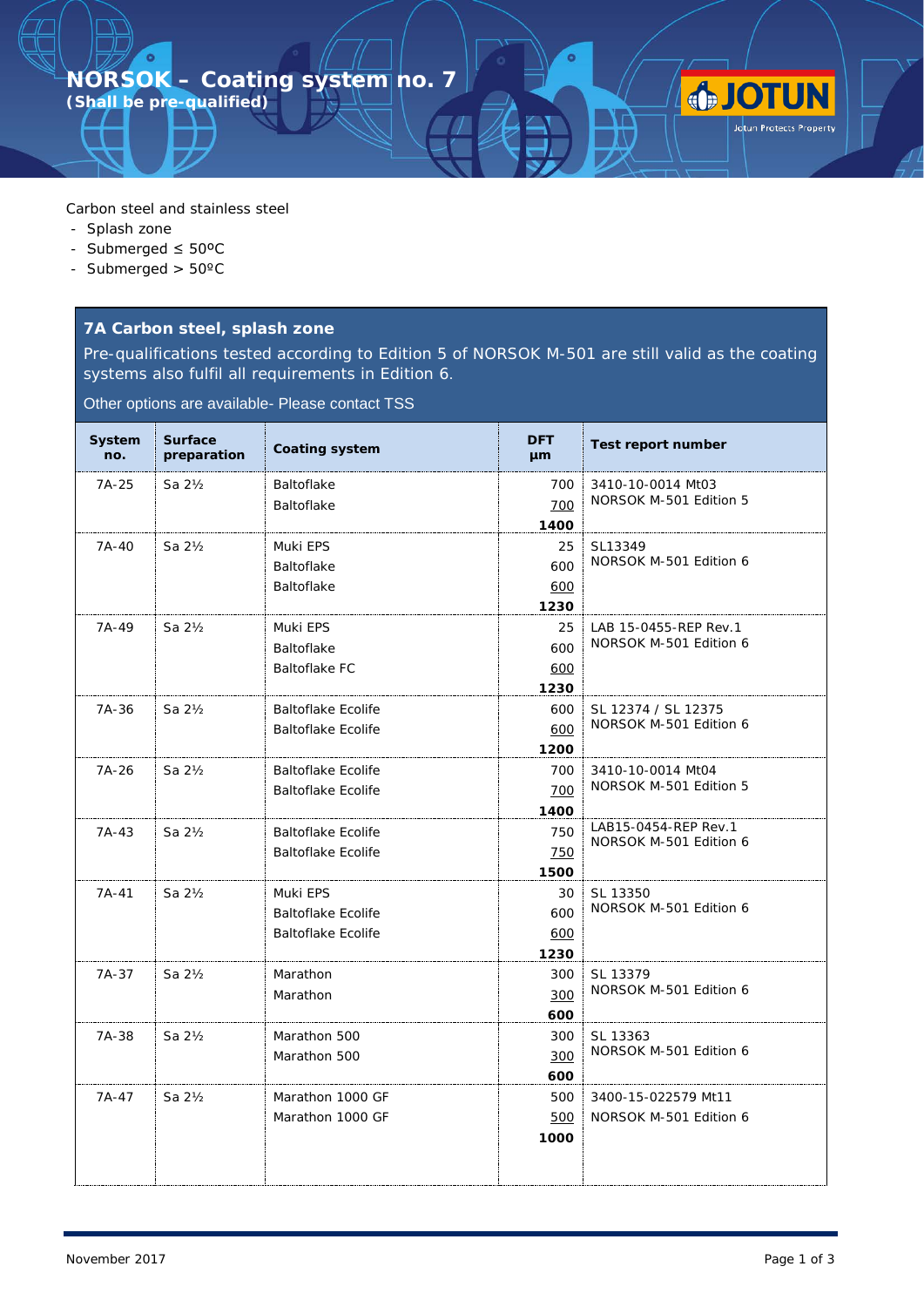

| 7A-52 | Sa $2\frac{1}{2}$ | Marathon 1000 GF<br>Marathon 1000 GF                                          | 750<br>750<br>1500                 | NO 17434<br>NORSOK M-501 Edition 6                                   |
|-------|-------------------|-------------------------------------------------------------------------------|------------------------------------|----------------------------------------------------------------------|
| 7A-51 | Sa $2\frac{1}{2}$ | Marathon 1000 XHB<br>Marathon 1000 XHB                                        | 750<br>750<br>1500                 | NO 17433<br>NORSOK M-501 Edition 6                                   |
| 7A-39 | Sa $2\frac{1}{2}$ | Penguard Pro GF<br>Penguard Pro GF                                            | 300<br>300<br>600                  | SL 13348<br>NORSOK M-501 Edition 6                                   |
| 7A-42 | Sa $2\frac{1}{2}$ | Penguard Pro Alu X<br>Penguard Pro GF X<br>(Hardtop XP)                       | 175<br>500<br>(75)<br>675<br>(750) | 3410-12-009182 Mt04<br>3410-12-009182 Mt05<br>NORSOK M-501 Edition 6 |
| 7A-44 | Sa $2\frac{1}{2}$ | Jotamastic 87 Aluminium<br>Jotamastic 87 Aluminium<br>Jotamastic 87 Aluminium | 200<br>200<br>200<br>600           | SL 14467<br>NORSOK M-501 Edition 6                                   |

### **7B Carbon steel, submerged**

Pre-qualifications tested according to Edition 5 of NORSOK M-501 are still valid as the coating systems also fulfil all requirements in Edition 6.

| System<br>no. | <b>Surface</b><br>preparation | <b>Coating system</b>      | <b>DFT</b><br>µm | Test report number           |
|---------------|-------------------------------|----------------------------|------------------|------------------------------|
| 7B-44         | Sa 21/2                       | Jotacote Universal, alum.  | 200              | 3400-15-021881 Mt02, Rev.A   |
|               |                               | Jotacote Universal         | 150              | NORSOK M-501 Edition 6       |
|               |                               |                            | 350              |                              |
| 7B-45         | Sa 21/2                       | Jotamastic 87 Aluminium    | 200              | 3400-15-0021881 Mt01         |
|               |                               | Jotamastic 87              | 150              | NORSOK M-501 Edition 6       |
|               |                               |                            | 350              |                              |
| 7B-46         | Sa $2\frac{1}{2}$             | Jotamastic 87 Aluminium WG | 200              | SL 15149                     |
|               |                               | Jotamastic 87 WG           | 150              | NORSOK M-501 Edition 6       |
|               |                               |                            | 350              |                              |
| 7B-27         | Sa $2\frac{1}{2}$             | Jotamastic 87 GF           | 250              | Report: SL 11589             |
|               |                               | Jotamastic 87 GF           | 250              | NORSOK M-501 Edition 5       |
|               |                               |                            | 500              |                              |
| 7B-33         | Sa $2\frac{1}{2}$             | Jotamastic 90, alum.       | 200              | 3410-12-009182 Mt06/SL 12373 |
|               |                               | Jotamastic 90              | 150              | NORSOK M-501 Edition 6       |
|               |                               |                            | 350              |                              |
| 7B-34         | Sa 21/2                       | Jotamastic 90 WG, alum.    | 200              | 3410-12-009182 Mt07          |
|               |                               | Jotamastic 90 WG           | 150              | NORSOK M-501 Edition 6       |
|               |                               |                            | 350              |                              |
| 7B-29         | Sa $2\frac{1}{2}$             | Jotamastic SF, alum.       | 150              | 3410-10-0049 Mt07            |
|               |                               | Jotamastic SF              | 200              | NORSOK M-501 Edition 5       |
|               |                               |                            | 350              |                              |
| 7B-32         | Sa $2\frac{1}{2}$             | Jotamastic SF WG, alum.    | 200              | 3410-11-003053 Mt01          |
|               |                               | Jotamastic SF WG           | 150              | NORSOK M-501 Edition 5       |
|               |                               |                            | 350              |                              |
|               |                               |                            |                  |                              |
|               |                               |                            |                  |                              |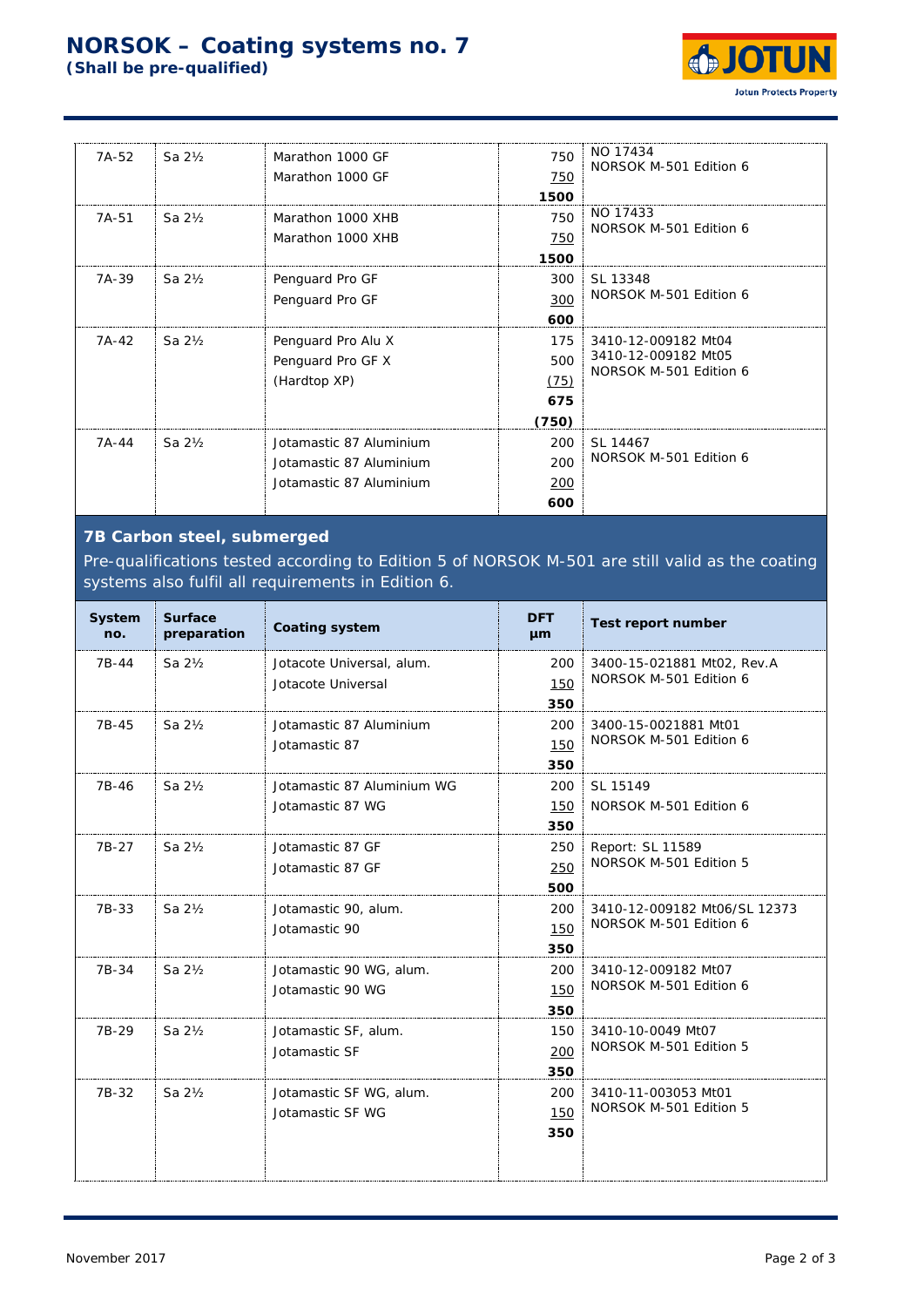

| 7B-28 | Sa $2\frac{1}{2}$ | Marathon                  | 250 | Report: SL 11587<br>NORSOK M-501 Edition 5 |
|-------|-------------------|---------------------------|-----|--------------------------------------------|
|       |                   | Marathon                  | 250 |                                            |
|       |                   |                           | 500 |                                            |
| 7B-48 | Sa $2\frac{1}{2}$ | Marathon                  | 300 | SL 15052                                   |
|       |                   | Marathon                  | 200 | NORSOK M-501 Edition 6                     |
|       |                   |                           | 500 |                                            |
| 7B-35 | Sa $2\frac{1}{2}$ | Penguard Pro Alu          | 200 | SL 13341                                   |
|       |                   | Penguard Pro              | 150 | NORSOK M-501 Edition 6                     |
|       |                   |                           | 350 |                                            |
| 7B-36 | Sa $2\frac{1}{2}$ | Penguard Pro Alu          | 200 | SL 14053                                   |
|       |                   | Penguard Pro              | 150 | NORSOK M-501 Edition 6                     |
|       |                   | <b>SeaLion Resilient</b>  | 100 |                                            |
|       |                   |                           | 450 |                                            |
| 7B-37 | Sa $2\frac{1}{2}$ | Penguard Pro Alu          | 250 | SL 14063                                   |
|       |                   | <b>SeaLion Resilient</b>  | 100 | NORSOK M-501 Edition 6                     |
|       |                   |                           | 350 |                                            |
| 7B-47 | Sa $2\frac{1}{2}$ | Penguard Pro GF           | 175 | 3400-15-022579 Mt13                        |
|       |                   | Penguard Pro GF           | 175 | NORSOK M-501 Edition 6                     |
|       |                   |                           | 350 |                                            |
| 7B-30 | Sa 21/2           | Penguard Pro GF           | 250 | Report: SL 12024                           |
|       |                   | Penguard Pro GF           | 250 | NORSOK M-501 Edition 5                     |
|       |                   |                           | 500 |                                            |
| 7B-41 | Sa $2\frac{1}{2}$ | Penguard Universal, alum. | 175 | 3400-14-015786 Mt 08                       |
|       |                   | Penguard Universal        | 175 |                                            |
|       |                   |                           | 350 |                                            |
|       |                   |                           |     |                                            |

### **7C Carbon steel, submerged > 50ºC - Contact TSS**

| System<br>no. | <b>Surface</b><br>preparation | <b>Coating system</b> | <b>DFT</b><br>µm  | Test report number                                    |
|---------------|-------------------------------|-----------------------|-------------------|-------------------------------------------------------|
| $7C-1$        | Sa <sub>2</sub> b             | Marathon<br>Marathon  | 300<br>200<br>500 | SINTEF F21006 /<br>SL 15052<br>NORSOK M-501 Edition 6 |
| $7C-2$        | Sa 2½                         | <b>Tankguard Plus</b> | 125               | SINTEF F26843 /                                       |
|               |                               | <b>Tankguard Plus</b> |                   | 125   SL 15150                                        |
|               |                               | <b>Tankguard Plus</b> | 100               | NORSOK M-501 Edition 6                                |
|               |                               |                       | 350               |                                                       |
| $7C-3$        | Sa $2\frac{1}{2}$             | Tankguard SF          | 175               | SINTEF F26783/                                        |
|               |                               | Tamkguard SF          | 175               | 3400-15-020723v Mt01                                  |
|               |                               |                       | 350               | NORSOK M-501 Edition 6                                |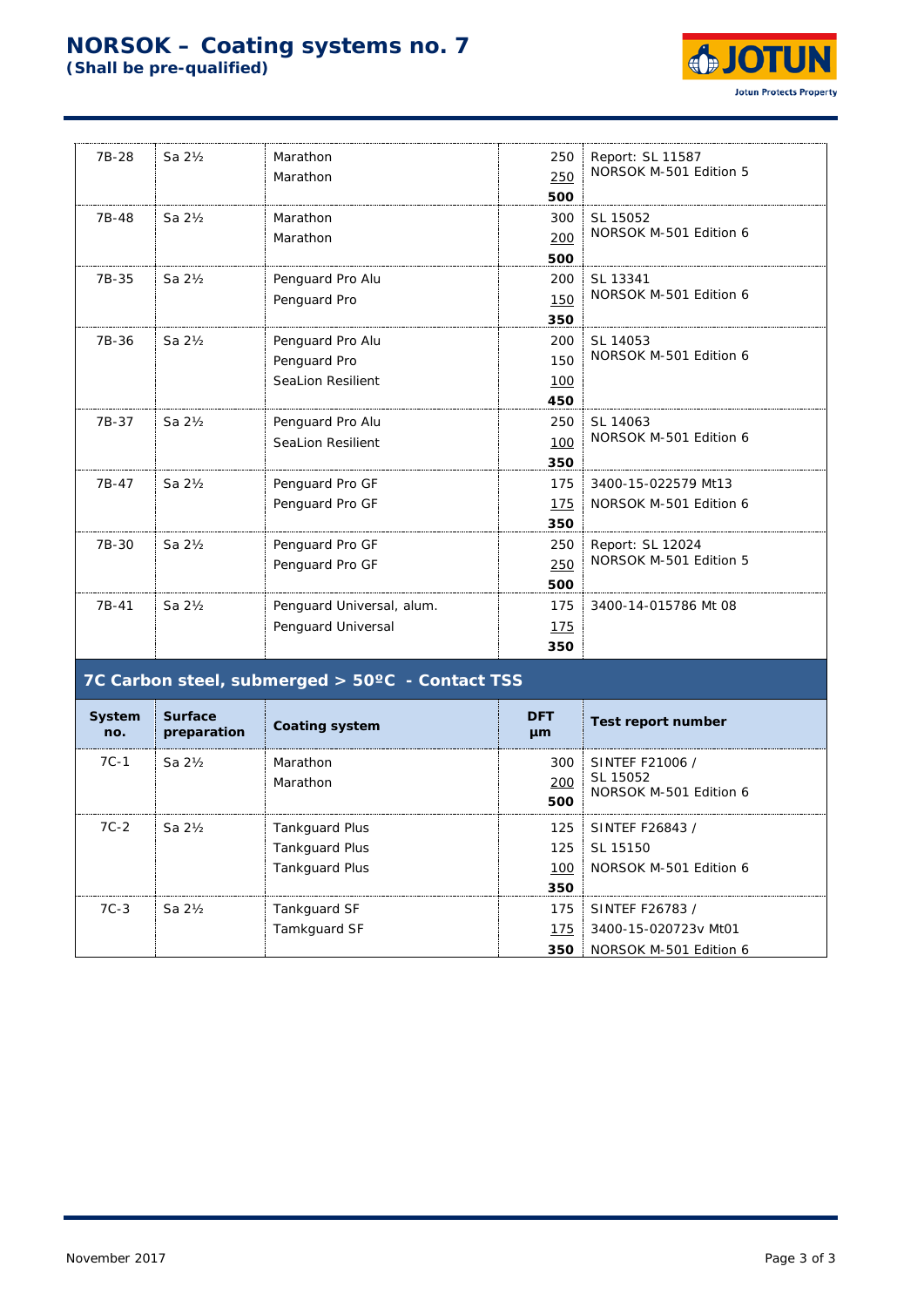$\bullet$ 

## **Structural carbon steel with max. operating temperature ≤80ºC in internal and fully dry and ventilated areas**

 $\bullet$ 

**JOTUN** 

| System<br>no. | Surface preparation | <b>Coating system</b>                        | DFT<br>μm      |
|---------------|---------------------|----------------------------------------------|----------------|
| $8A-1$        | Sa 2½               | Penguard Universal                           | 150<br>150     |
| $8A-2$        | $Sa2$ %             | Jotamastic 90 WG                             | 150<br>150     |
| $8B-1$        | $Sa2$ %             | <b>Barrier Plus</b><br>Penguard Tie Coat 100 | 60<br>25<br>85 |